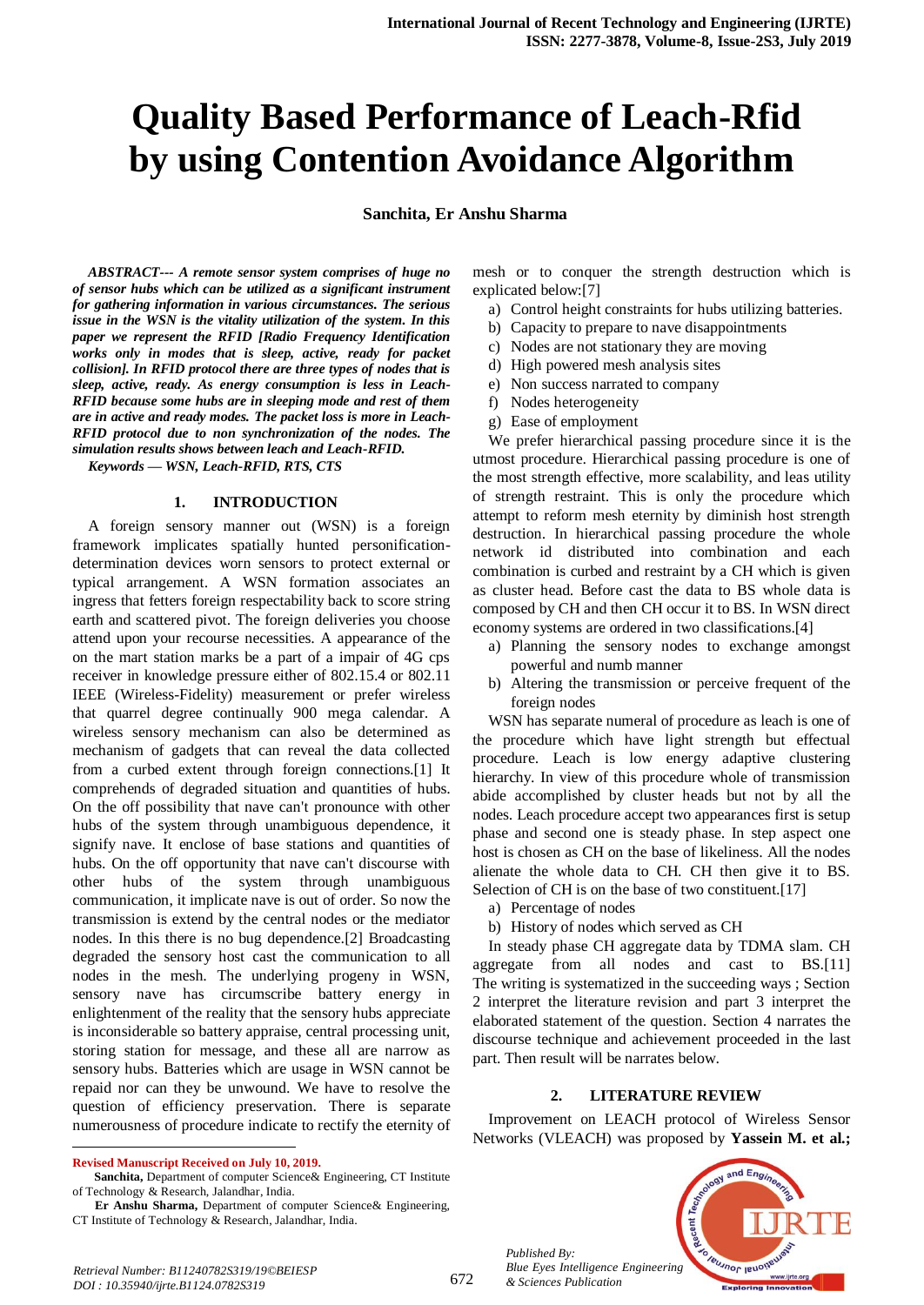## **QUALITY BASED PERFORMANCE OF LEACH-RFID BY USING CONTENTION AVOIDANCE ALGORITHM**

**[2009].** New version of leach protocol described for reducing energy power consumption is implemented in this paper. There was vice CH in this that takes CH's position when the CH dies. In this no need to select the CH again and again by which energy consumption is reduced. [25]

Routing Protocols in Wireless Sensor Networks concept described by **Shio K. et al.; [2010].** In this article the routing protocols for wireless sensor network were surveyed and they describe the durability and the weakness of different routing protocols. They describe the different characteristics of different routing protocol. [18]

Review for Leach protocol in WSN was described by **Shakuntala Y. et al.; [2014].** The comparison was defined in this document by author based on two techniques of leach protocol that were genetic algorithm and leach protocol optimization. Based on separate rounds, they compare the two outcomes.

Distance Based cluster formation technique for LEACH protocol in WSN concept described by **Snehal K. et al.;[2014].** First, the LEACH protocol was explored then the author works on distance algorithm to reduce the extra transmissions. Second the interval from the base station is minimized using the algorithm which is based on distance. Author described the distance between node is very important factor when clusters are formed and to reduce extra transmissions which are formed in LEACH protocol. [6]

Optimized LEACH-C Protocol for WSN proposed by Sarbjeet **K. et al.; [2015].**In this paper author proposed an enhancement over LEACH protocol. Author proposed a new algorithm pollination based optimization improving the lifetime of the network and reducing node energy. In proposed algorithm the head of the cluster is based on energy nodes and distance. Both factors are chosen in the new algorithm. They proposed O-LEACH protocol which is based on pollination based algorithm. [11]

A Comparative Review on Routing Protocols in Wireless Sensor Network was proposed by **Tarun S. et al; [2015].** In this article author described the various routing protocols, their issues, their challenges. Comparison of various routing protocols has been discussed by the author. [22]

Analysis of LEACH and Improved Leach Protocol in Wireless Sensor Network was proposed by **Harpreet k. et al.; [2017]**. In this paper author objective was to investigate and find insight into the effect of using the Leach and Leach-C protocol, energy effective for the wireless sensor network. The various parameters are described such as different no of rounds, number of dead cells, total no of packet received to base station and end to end delay. In this five different levels of energy nodes are described. [4]

Energy Efficient in Wireless Sensor Networks Using Cluster- Based Approach Routing was proposed by **Hassan O. et al.; [2017]**. In this paper author outlined minimizing the distance between BS and the head of the cluster as well as minimizing the amount of dead nodes far from BS. The author's primary goal was to prevent the death of nodes far from the base station. [15]

The Comparison between Leach protocol and Pegasis Protocol based on Lifetime of Wireless Sensor Networks concept was proposed by **Payal J. et al.; [2017].**The author described about the two protocols the Leach and Pegasis

protocol. In this there was comparison between both the protocols. The author demonstrates both protocol efficiency based on network lifetime, overhead communication and node death proportion. [5]

Performance Analysis of LEACH-GA over LEACH and LEACH-C in WSN was proposed by **Siva P. et al.; [2018].** This article implemented a genetic algorithm based on a hierarchical routing protocol based on low-energy adaptive clustering. Genetic algorithm includes three steps Selection, Cross over and Mutation. The author compares various protocols by varying the original energy and the probability of the cluster. [19]

### **3. PROBLEM FORMULATION**

In Leach-RFID procedure there are distinct styles of modes which are appropriate to lower the strength destruction. There are three token of modes which are appropriate that are active manner, sleep manner, ready manner. In active manner the nodes regular discover instruction. In ready manner the nodes discover and transmitting instruction to the Base depot. The nave in rest manner utilized for saving the animation use and equilibrium the animation piles of the CHs. These modes are appropriate on the nodes and aggravation is made. The aggravation is called Leach-RFID using CTS/RTS. The basic progeny in Leach-RFID procedure is of clock synchronization due to which portion misadventure appear in the system which degrade systematize technique. In this usage sensory hubs cast notice to the group individual in the meanwhile and roll misadventure delivery occur due to nosynchronized timekeepers. There are separate styles of algorithms to handle the clocks. [12]

But every one of these have their own definite hindrance enlarge from low precision, expenditure, animation wastefulness to lofty unpredictability. To conquer the question of bundle damage the contention avoidance algorithm has been appropriate. There are two style of bundle CTS/RTS. CTS signify visible to send and RTS signify request to send. In this process assembly head hubs send RTS packets to all group people holding a NONCE feed. The part hubs determine turn the tickets as shown by satisfy and they reply with the CTS bundles which are synchronized by the time keepers [10]. The strength scope to shorten power consumption with less packet loss less delay and more through put. The simulation reveals the amended results.

# **4. SIMULATION SETUP**

The Network Simulator 2 (NS2) simulated the performance of the Leach and Leach-RFID. It's an open source running on Linux. The Network Simulator is a discrete occasional parcel level test scheme that includes devices that mimic system behavior such as creating topologies of a system, traffic models, stack design, etc. Using settled topology, energy display makes the system very strong. The steering argument used is the AODV (Adhoc on demand routing range vector) convention that



*Published By: Blue Eyes Intelligence Engineering & Sciences Publication*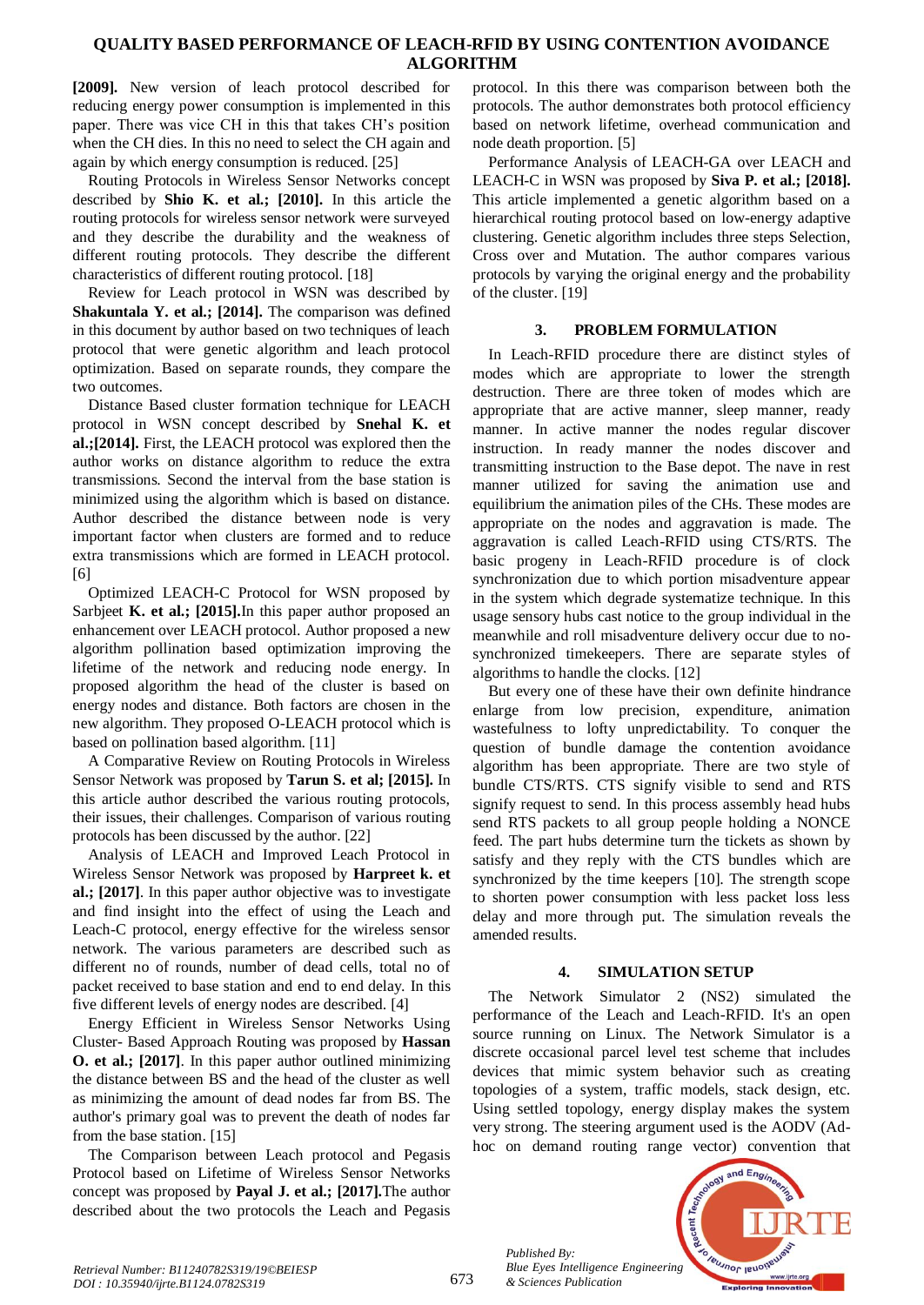supports both the unicast and multicast directions over the WSN. The RFID innovation is used for the individual I d of the senior hubs over the scheme.

| <b>Parameter</b>            | <b>Settings</b>          |  |  |  |
|-----------------------------|--------------------------|--|--|--|
| <b>Simulation Area</b>      | 500 * 500 meters         |  |  |  |
| No. of nodes                | 41                       |  |  |  |
|                             |                          |  |  |  |
| <b>Channel Type</b>         | <b>Channel/wireless</b>  |  |  |  |
| <b>Antennae Model</b>       | Antenna/omni antenna     |  |  |  |
| <b>Energy Model</b>         | <b>Battery</b>           |  |  |  |
| <b>Interface queue Type</b> | Queue/ Drop tail/<br>Pri |  |  |  |
|                             | queue                    |  |  |  |
| <b>Link layer Type</b>      | LL.                      |  |  |  |
| <b>Simulation Time</b>      | 10 <sub>s</sub>          |  |  |  |
| <b>Topology</b>             | Fixed                    |  |  |  |
| <b>Routing Protocol</b>     | <b>AODV</b>              |  |  |  |
| Radio- propagation          | <b>Two-way Ground</b>    |  |  |  |
| Model                       |                          |  |  |  |
| <b>Traffic Source</b>       | <b>CBR</b>               |  |  |  |
| <b>Type of MAC</b>          | <b>MAC/802.11</b>        |  |  |  |
| <b>Packet size</b>          | 1000 bytes               |  |  |  |

**Table 1: Parameters of the Simulation**

Some of the results are shown below how the nodes and cluster heads communicate. Deployed the network. In the simulation region, 41 nodes are implemented.







**Fig 2: Simulation area where modes are applied and cluster formation**

In fig 2 simulation shows there are 41 nodes where modes (active, ready, sleep) are applied in Leach-RFID. The figure shows the formation of cluster and how the transmission is carried out.

#### **5. RESULTS AND DEBATE**

To enhance the parameters of Leach-RFID QoS such as energy consumption, packet loss, end-to-end delay, overhead and performance. The average energy consumption used by the network per unit moment (in joule per second) is calculated in figure 3. Figure 3 demonstrates the power usage by using the RTS / CTS packet to avoid contention. As energy in Leach-RFID is higher than in Leach-RFID by using CTS/RTS packets.[21]



In figure 4 calculates the packet loss when there is communication between nodes and cluster heads. In this graph shows the packet loss is more in Leach-RFID due to non synchronization of clocks. By using the RTS / CTS packet contention avoidance algorithm, the packet loss is less. As packet loss is ratio of received packets over sent packets. [21],[19]



*Retrieval Number: B11240782S319/19©BEIESP DOI : 10.35940/ijrte.B1124.0782S319*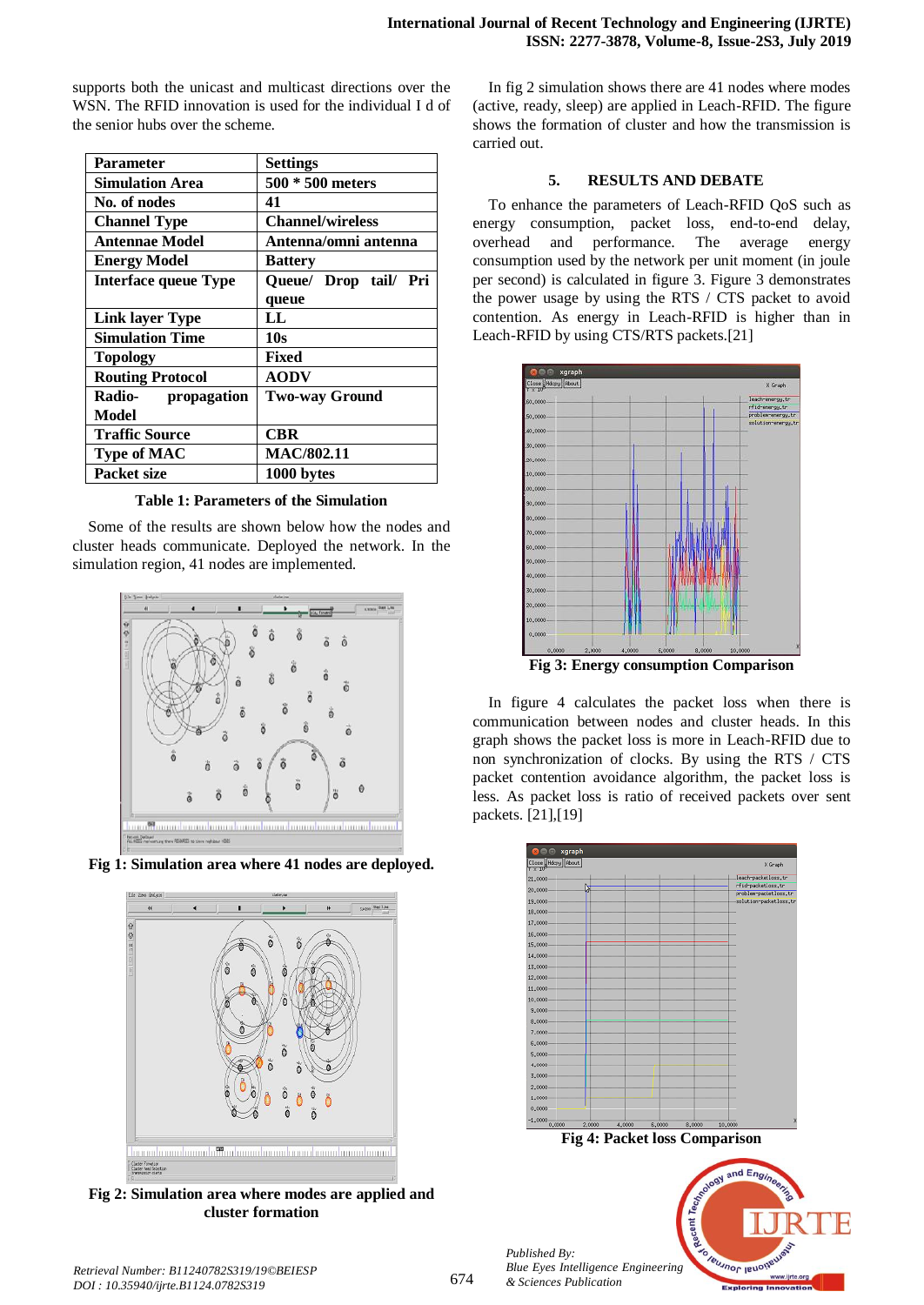# **QUALITY BASED PERFORMANCE OF LEACH-RFID BY USING CONTENTION AVOIDANCE ALGORITHM**

In figure 5 calculates the Throughput as it is defined as the rate at which information data is to be sent. In other words it is rate of successful message delivery. packet loss is more in the Leach-RFID so the throughput will be decrease in the case of Leach-RFID where as in the case of contention avoidance algorithm the RTS/CTS packets are applied then Packet loss will be lower and high throughput. [19]



**Fig 5: Throughput Comparison**

The End to End delay is calculated in Figure 6. End to End delay implies that it takes time to transmit a packet from source to destination across a network. The end to end delay is more in **Leach-**RFID as compare to contention avoidance algorithm. The delay is more because of non synchronization of nodes and packet loss is more if packet loss is more the delay will be more.[6],[19]



**Fig 6: End to end delay Comparison**

Overhead is calculated in figure 7. Overhead is the amount of packets that are transmitting. As shown in graph overhead increases without using the contention avoidance algorithm but with CTS/RTS packet overhead decreases.



# **Fig 7: Overhead Comparison**

#### **6. CONCLUSION**

The remote sensor systems are the sort of system which is utilized to detect the ecological conditions like temperature, weight and so forth. This type of scheme is largely sent to distant spots such as seas, timberlands and deserts in such locations it is extremely difficult to energize these sensor hubs ' batteries.In Leach-RFID we apply some modes that are active, sleep and ready. Because the problems arising of packet loss due to non-synchronization of clocks. To overcome this problem avoidance contention algorithm is applied. This enhancement is based on RTS/CTS packets. The graph shows the better result of CTS/RTS packets as compare to the Leach-RFID. As energy consumption is high in Leach-RFID but in case of CTS/RTS packets it is less. Packet loss in case of Leach-RFID is more but in the case of CTS/RTS it is less. Delay is also reduced and throughput is high as shown in the graphs. Comparison is shown in table how much packet loss is there when no algorithm is applied and after applying algorithm the packet loss is very much which also enhances the other parameters.

| Oos         | Leach | Leach       | Packet      | Contention |
|-------------|-------|-------------|-------------|------------|
| Parameters  |       | <b>RFID</b> | loss in     | Avoidance  |
|             |       |             | <b>RFID</b> | Algo       |
| Energy      | 110   | 30          | 58          | 11         |
| Consumption |       |             |             |            |
| Packet loss | 15.2  | 8.2         | 20.2        |            |
| Delay       | 420   | 320         | 530         | 140        |
| Overhead    | 30    | 18          | 45          | q          |
| Throughput  | 45    | 20          | 30          | 160        |

#### **Table 2: Comparison between Leach, Leach RFID, Packet loss in RFID, Contention Avoidance Algorithm**

#### **REFERENCES**

*Published By:*

*& Sciences Publication* 

- 1. Asha, G., Durgadevi, S., & Shankar, M. K. (2014). The comparison between routing protocols based on lifetime of wireless sensor networks. International Journal of Engineering Science Invention, ISSN, 2319-6726.
- 2. Al‐Baz, A., & El‐Sayed, A. (2018). A new algorithm for cluster head selection in LEACH protocol for wireless sensor networks. International journal of communication systems, 31(1), e3407.